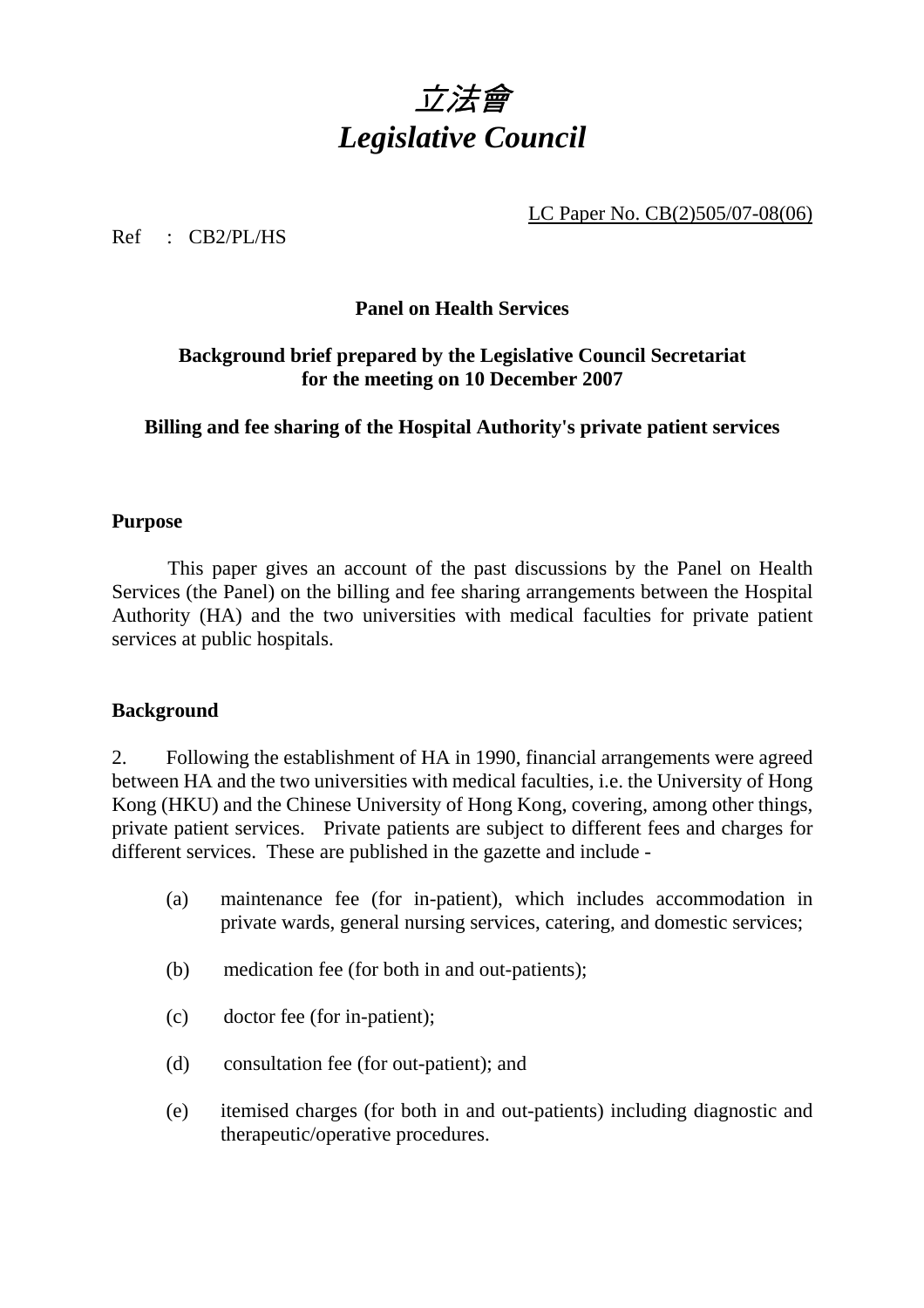3. As all the costs for maintenance and medication fees are borne by HA, there is no refund to the universities after collection of the fees by HA. For income earned from doctor fee, consultation fee, and itemised charges, it is shared between the relevant clusters of HA and the universities according to the fee sharing agreements.

#### **Past discussions**

4. Arising from a recent case of irregular billing of private patients treated by teaching staff from HKU, the Panel held discussion with the Administration on 2 April 2007 on the fee sharing arrangements of private patient services at public hospitals.

5. Members were advised that all patient fees were collected by HA and were captured by its Patient Billing and Revenue Collection (PBRC) system which was capable of calculating, recording and managing the different fee levels in accordance with the published rates. For private patient billing charges, there was another feeder system which interfaced with the PBRC. Once a bill was issued, the PBRC system also tracked the settlement, which followed the standard overall financial regulations and operational guidelines of HA. At the end of each month, a detailed "Refund Statement" for professional fee refund was sent to each of the department heads of Faculties of Medicine of the universities concerned. The report provided details of each transaction by inpatient and outpatient services. The PBRC system, which was a core billing system of HA, was subject to constant reviews and updating and was annually audited by HA's External Auditors.

6. Members were further advised that as the private patient billing system was not fully automated, the system still relied on doctors to record into the billing system the procedures they would perform on their private patients. The manual part of the billing system related to the recording of itemised charges, such as operating theatres procedures, diagnostic and therapeutic/operative procedures, for private patients. Teaching staff of the two universities were required to fill in a form prescribed by HA as to what procedures/tests they would perform on their private patients. Upon receipt of such information, HA would input the information into its billing system for preparation of bills to the private patients.

7. Members expressed concern that the fee collection and monitoring mechanism of HA still could not prevent teaching staff from the two universities from not charging their private patients.

8. The Administration advised that HA was currently conducting a review of the internal controls of its private patient fee billing system to identify areas of improvement in order to minimise the risk of any potential abuse in future, and to ensure that all procedures that were done in the operating theatre were reflected in the bill. The review was expected to be completed in three months' time, and members would be briefed on the results of the review in due course.